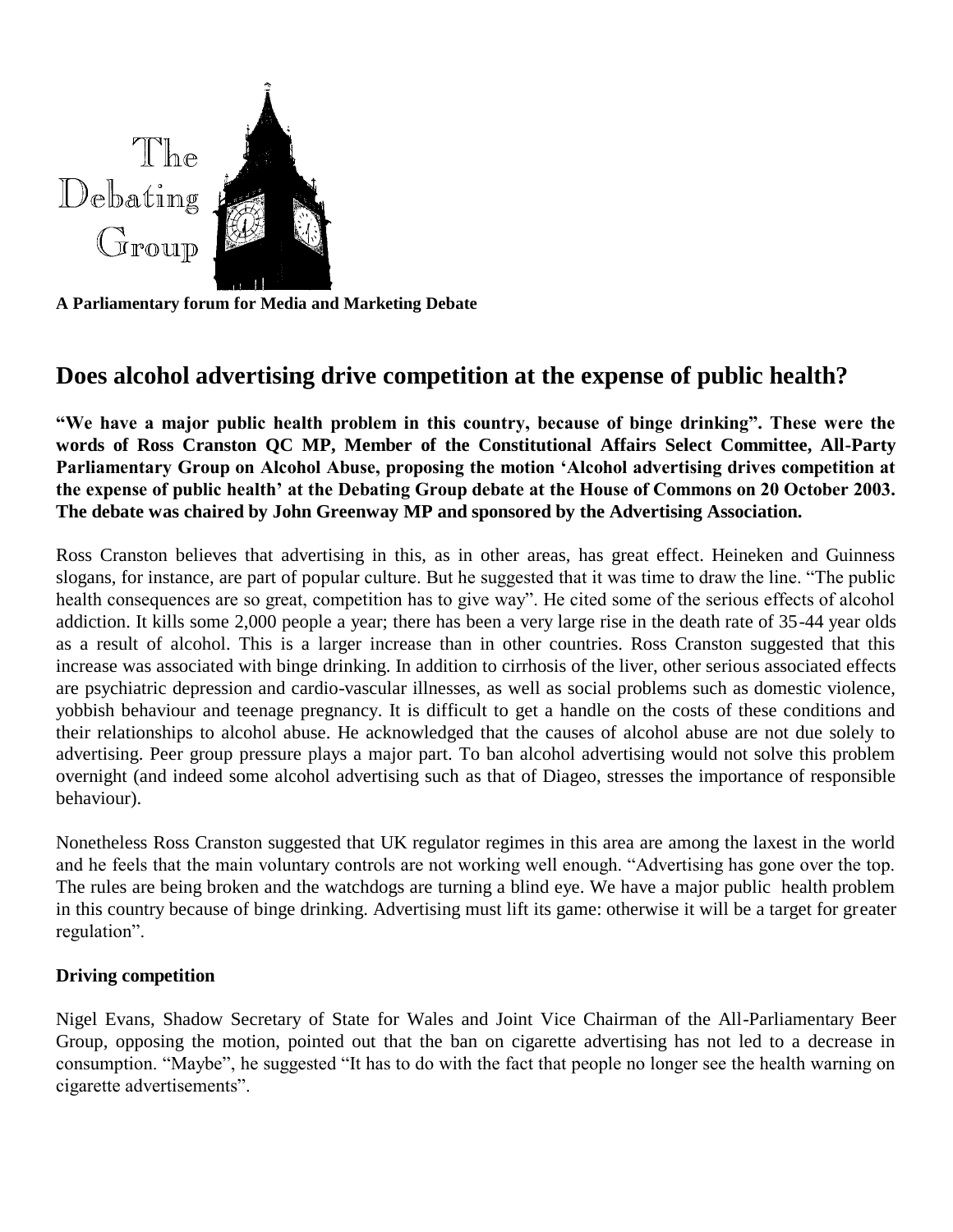He believes that the facts on advertising of alcohol products are simple: it drives competition; it gets the message into the marketplace. There has got to be a reason to spend £250 million on advertising products in a market worth £35 billion. He questioned whether some of the brilliant and amusing advertisements for alcohol products would lead him to drink more. The same applies to advertisements for other products: cars, deodorants, soap powders. The advertisements give us information. It is a dangerous and wrong assumption to believe that advertising of a product grows the market. Political parties spend a fortune on advertising campaigns during election periods, but differentiation of the parties does not grow the market ie the people who vote. If we ban advertising of alcohol we will not get rid of the problem of binge drinking.

In spite of good and funny advertisements for beer, sales of certain brands of beer have declined. Sales of beers that seem particularly good value for money; those that offer special deals, have increased. Wine is another example where advertising budgets have gone down in recent years, but sales have increased. The reasons why people drink certain brands are complex – there are a number of factors including fashion and peer influence. "Yes, there are more young people out on the town on Friday and Saturdays and more of them seem drunk, but you have to look at social reasons for this, not alcohol advertising".

Binge drinking is a problem, but not because of advertising.

## **Alcohol abuse**

Eric Appleby, Director of Alcohol Concern, believes that there is no doubt that alcohol has a major impact on both physical and mental public health. The only other argument is whether advertising plays any part in creating that harm. Alcohol is different from soap powder and cars. Advertising does not and cannot exist in isolation. Advertising does not have a one-to-one relationship with the consumer. Alcohol advertising plays on a whole range of environment, social and cultural factors to encourage you to drink. It encourages you to drink in social situations. Alcohol advertising is about you, the drink and your lifestyle. It is wider than a simple individual decision. The brand has to be located in context and a lifestyle in which drinking is seen as positive – a regular and integral part of a certain way of living and being.

Interbrew's recent stakeholder survey found that 38% has had to contend with problem drinking in their own family and over half in the wider world. Advertising is by no means the whole story, nor is it single-handedly responsible. But nor does it exist in isolation from wider motives. Its plays its part.

Of course, companies want to increase consumption and recruit new consumers. Advertising is not purely about brand switching. If that were the case then surely it should all logically be targeted at the highest consuming group, which is young men. However, much of the advertising in recent years has been targeted at young women, who are an emerging and growing consumer group, but never likely to match young men in their consumption. The only reason for targeting them is to get more of them drinking more.

Advertising spend on RTD (Ready-to-Drink) – alcopops – is now three times that of any other category. RTDs are by no means the biggest category for consumption, so that that is once again about recruitment of new drinkers.

Alcohol advertising is extreme in many ways. Advertising is encouraging and reinforcing some of the unhealthiest habits of the community. At its most extreme it contributes to anti-social behaviour.

Eric Appleby concluded: "Alcohol consumption is rising. Alcohol-related harm is rising. Advertising is contributing to the consumption growth. You cannot totally divorce one from the other".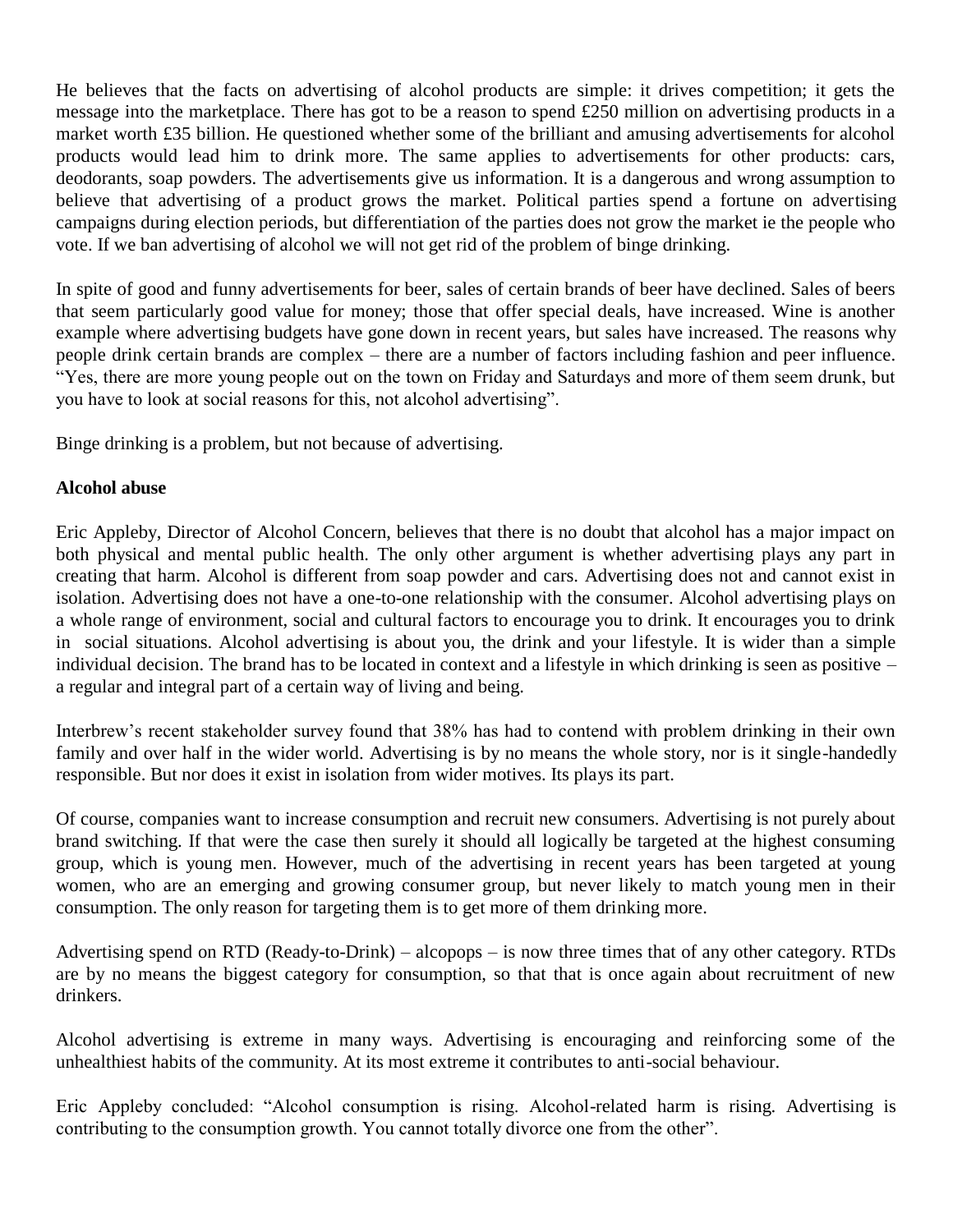# **The joy of discovery**

Tony Mair, Corporate Affairs Director, Diageo, seconding the opposition, stressed the joys of discovering a brand one liked. Advertising encourages people to stay with and enjoy the brand.

Extensive research in many countries has shown that there is little or no overall impact on total alcohol consumption as a result of advertising. To suggest the opposite is contrary to the fact: the reasons leading to excessive consumption and alcohol misuse are complex and include the influence of family, peers and rolemodels and socio-cultural factors. Advertising bans are not the easy fix to address irresponsible consumption as the experience of countries in which bans have been imposed shows.

Tony Mair cited statistics to inform his views:

 Overall spend on alcoholic drinks in the last 10 years is up 15.8%. Net of media inflation, the spend in real terms was down 10.8%. Total consumption of alcohol in the same period was up only 2.4%

- Beer spend was up 17.7%; beer consumption was down 10.8%
- Spirits spend was up  $57\%$ ; spirits consumption was up  $0.5\%$
- Wine spend was down 8.6%; wine consumption was up 52%

The conclusion therefore is that neither increases nor decreases in advertising have a meaningful impact on category consumption trends.

If you talk to British people themselves, according to the 2001 MORI study for The Portman Group which surveyed 1500 adults, 66% of people interviewed thought drinks advertising has an influence on the amount British people drink. But 87% thought drinks advertising had no influence on how much they drunk themselves.

In the US, the 10<sup>th</sup> Special Report to the US Congress on Alcohol and Health in 2000 stated ...."the amount of advertising for all alcohol beverages has increased considerably over the past century, yet per capita consumption in 2000 is very close to per capita consumption in 1900".

The Ambler, Broadbent & Feldwick 1999 Review of 133 IPA Case Studies found that advertising accelerated increased brand sales rather than the market on its own. Brand advertising is about brand share not overall sector growth. Producers of alcoholic brands use advertising in a way that is similar to other branded goods manufacturers: they compete for market share in an exceptionally competitive environment.

Bans in other countries have not resulted in decreased consumption of alcohol.

In 1992 The Amsterdam Group stated "Research confirms that advertisements for alcoholic beverages do not promote misuse…(this) arises from a complex mix of social causes".

Advertising does not exist in isolation, but is closely interwoven with the cultures and traditions of the society in which it appears and bans on advertising do not address these issues. The issue of the debate is whether there is a causal link between advertising and excessive consumption.

Tony Mair concluded "The advertising industry has a responsibility to advertise responsibly. But health issues linked to alcohol abuse are serious and complex issues and advertising is neither the driver nor the answer to reducing the public health bill".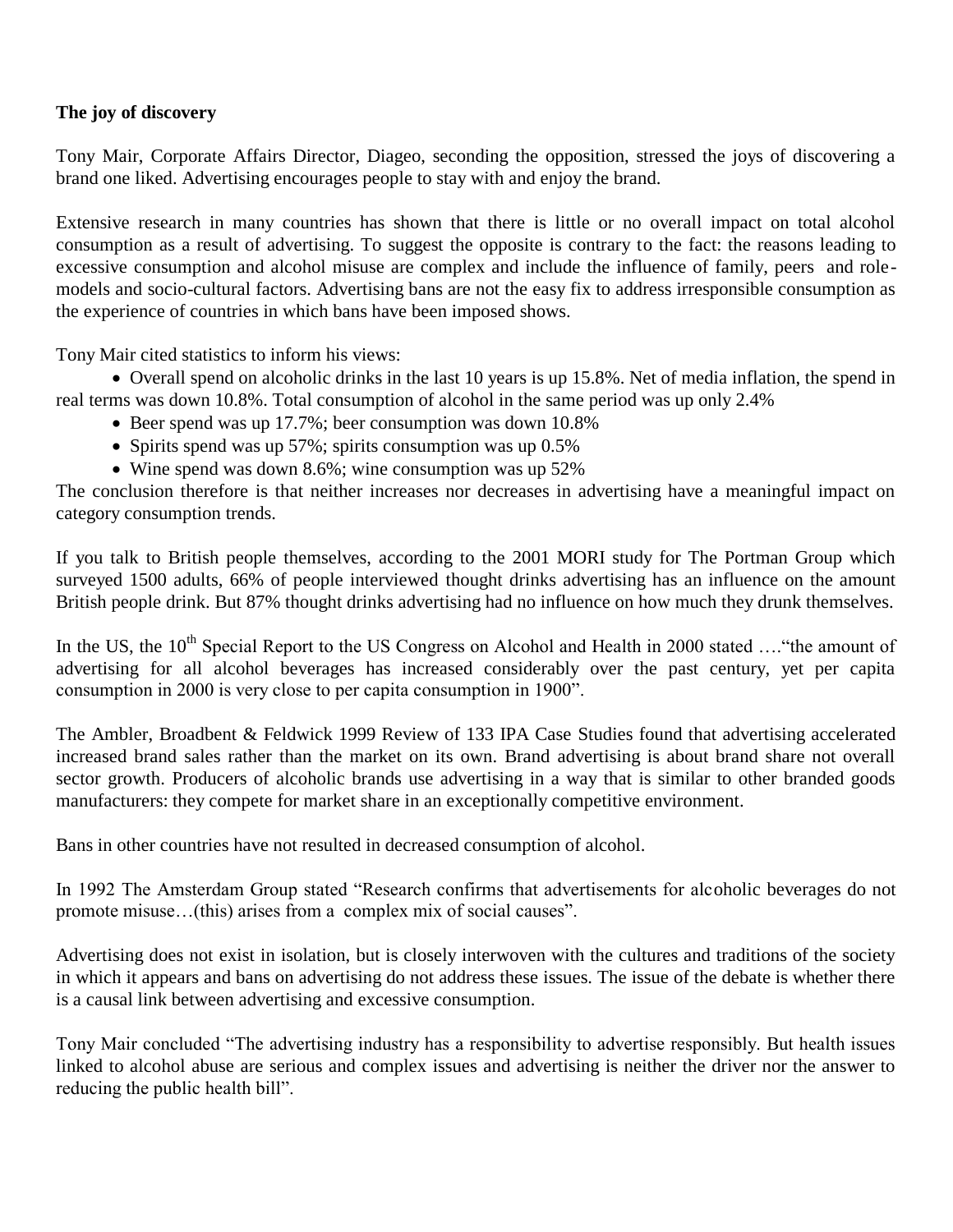## **Discussion from the floor**

Opposing the motion

 One has to consider the costs and benefits of alcohol consumption. There are costs in excessive consumption, but benefits in ordinary consumption. There is excessive consumption in town centres and pubs. But changes are in hand to regulate this behaviour and it is hoped that these will have an impact on yobbish behaviour and violence.

Regulation works reasonably well. The drinks industry has not done a bad job of self-regulation.

 Many things beside alcohol are harmful. 1000 young people a year die from motor cycling accidents, yet there is no talk of banning motor cycles.

 Because the government can't ban alcohol, there is talk of banning alcohol advertising, but the case is completely unproven regarding the effect of alcohol advertising on overall consumption.

Tramps get drunk on metholated spirits, yet this is not advertised

 TV ads for alcohol have been banned in France, but this has had no effect on the amount of alcohol drunk in France.

Advertising is a weak force. Nonetheless it has a powerful effect on brand choice.

- We are all capable of making judgements as long as advertising is 'responsible'.
- Responsible alcohol advertising is not at the expense of public health.

• Booze cruises and alcohol shopping across the channel are more conducive to misuse of alcohol than advertising.

For the motion

- No one pretends that advertising does not work. Alcohol kills.
- Advertising is a special product in that it can be misused and abused.

 Advertising is different from other products. All sorts of products can be abused if misused. It is this misuse which is the problem.

 Text messaging to teenagers, giving special offers for drinks is irresponsible and can lead to alcohol misuse.

Other points

- The motion does not call for a ban on alcohol advertising
- Alcohol advertising should be cleared by regulators before it is aired on TV
- Self-regulation is only effective if it is used. Consumers should be aware of the self-regulation rules.

 The problem is pubs not breweries. They provide special offers and deals to encourage binge drinking. The government is supporting this by providing longer drinking hours. The regulation of pubs is being given to local councils instead of the police. Pubs are undermining the self-regulatory system in this country.

The main abuse is at point-of-sale. Buy-one-get-one-free encourages excessive drinking.

## **Summing-up**

Summing up for the opposition, Nigel Evans stressed that product differentiation is the basic raison d'être of advertising.

If one looks at products that are really harmful to health they are not advertised at all. Cocaine, cannabis, ecstasy and heroin are not only not advertised, they are banned.